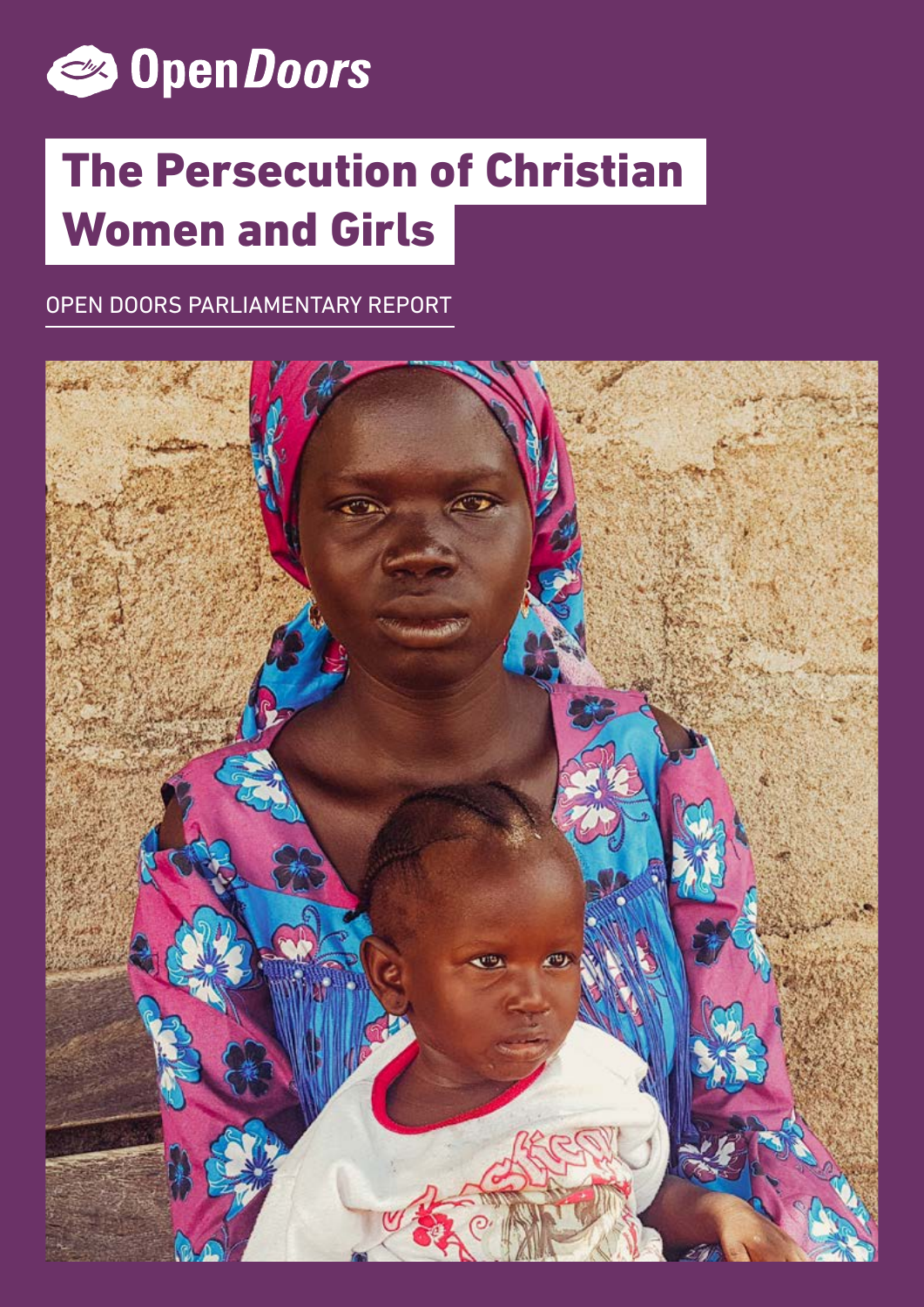cover image Ruth was abducted by Boko Haram and forcibly converted. You can read more about her story on page 9.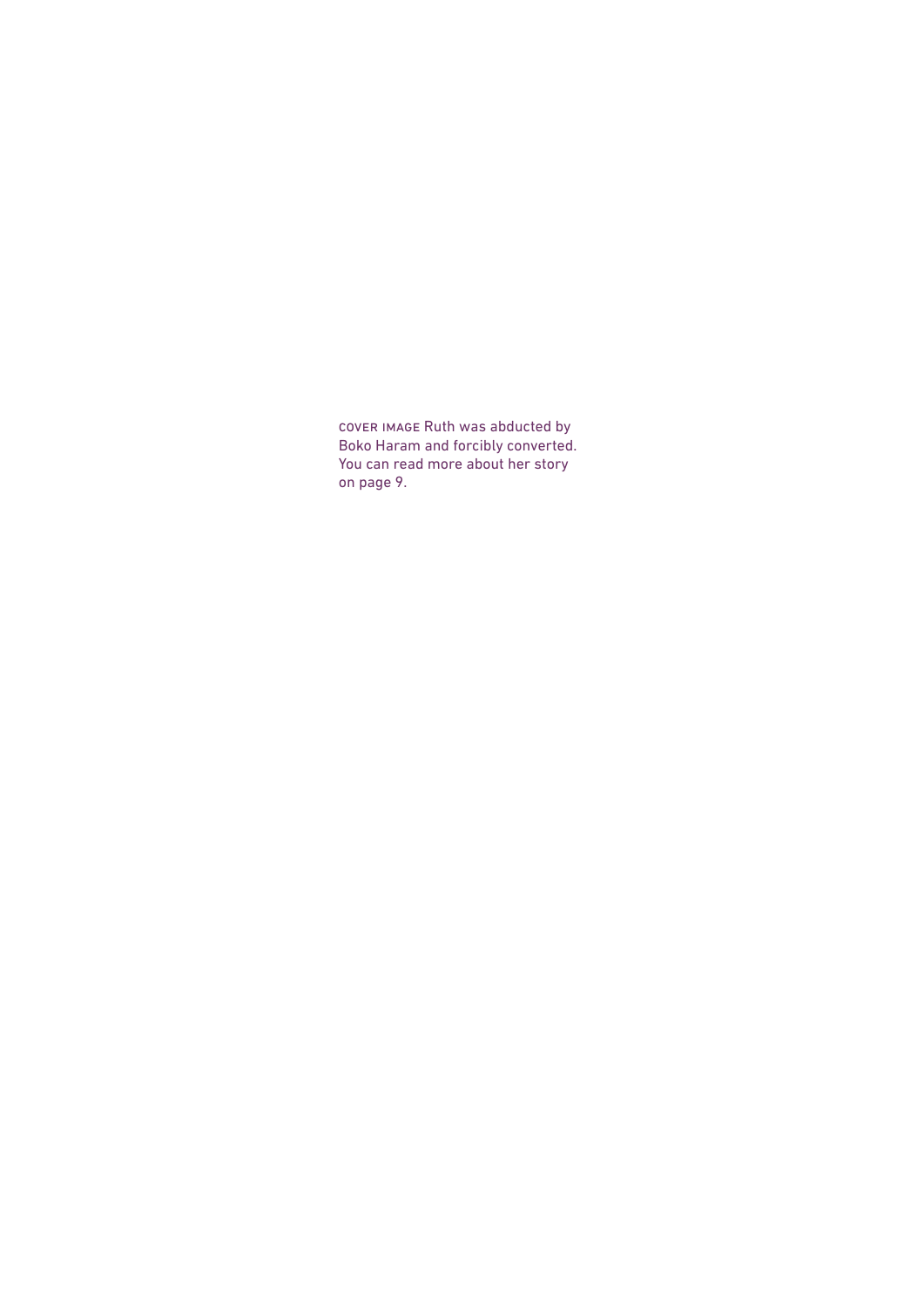### **Contents**

| 4  | <b>Introduction</b>         |  |
|----|-----------------------------|--|
| 5  | Hidden                      |  |
| 8  | <b>Violent</b>              |  |
| 10 | <b>Shalom Trauma Centre</b> |  |
| 12 | <b>Complex</b>              |  |
| 14 | <b>Men and boys</b>         |  |
| 15 | <b>Conclusion</b>           |  |
| 16 | <b>Recommendations</b>      |  |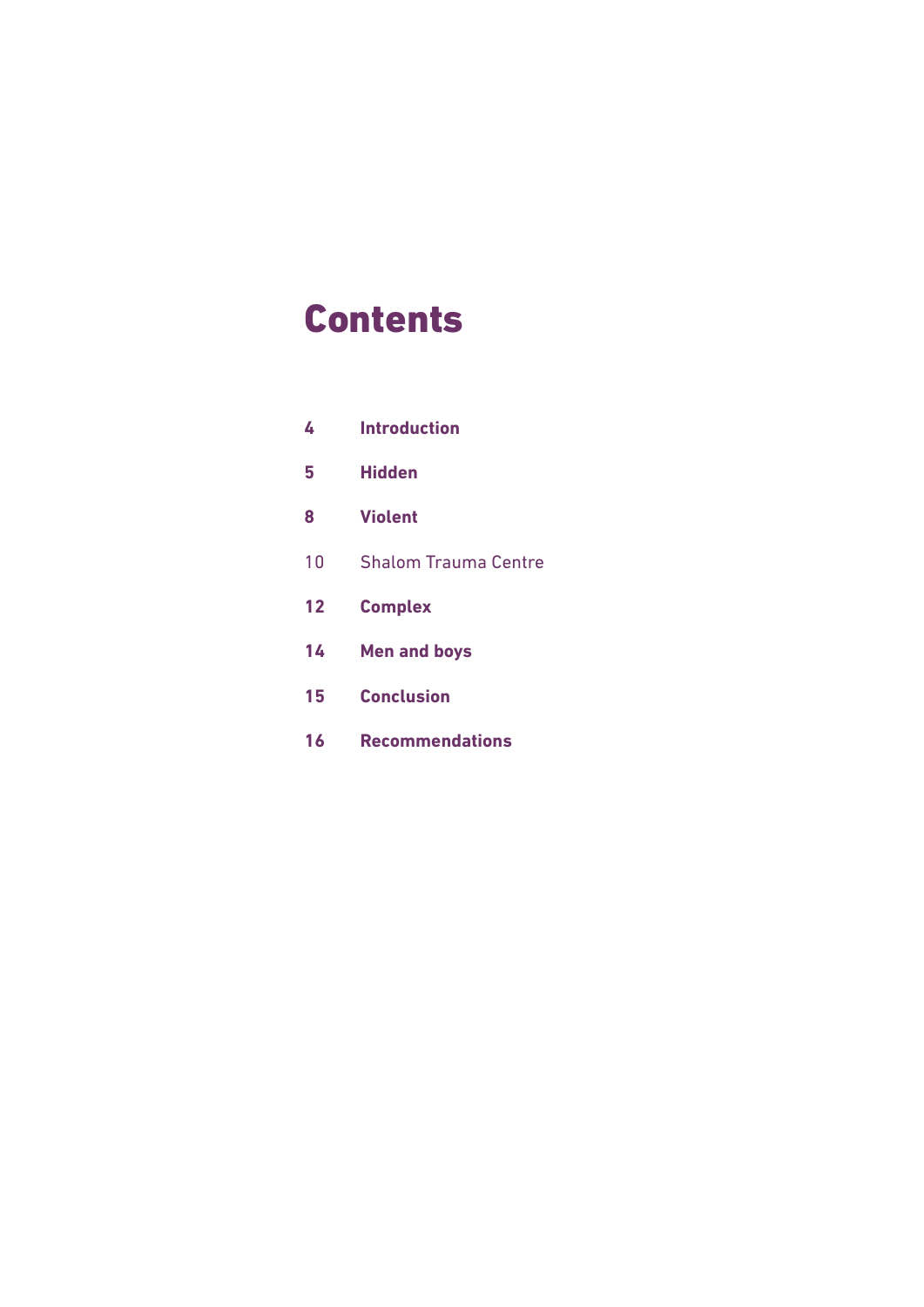### Introduction

The right to freedom of religion or belief (FoRB) continues to be under attack around the world. Christians are one religious minority among others who suffer violations of this right. Open Doors' World Watch List 2022<sup>1</sup> reported that 360 million Christians face high to extreme levels of persecution, the heaviest levels on record.

An effective strategy behind this alarming statistic is gender-specific religious persecution (GSRP). Persecutors strategically target men and women from religious minorities in different ways, in a bid to destabilise the whole community. As such, GSRP occurs when religious vulnerability is compounded by existing gender vulnerabilities. Christian women, for example, suffer a greater breadth of persecution than Christian men, as they are particularly vulnerable to attack both for their faith and gender.

While Christian men experience persecution that is typically visible, severe and focused, Christian women experience persecution that is hidden, violent and complex. This can be seen in the strategic targeting of Christian women and girls by persecutors, and in the use of tactics that camouflage persecution in wider society, which often leads to the compounded vulnerability of faith and gender being overlooked by those seeking to offer assistance.

Global crises such as Covid-19 and the conflict in Afghanistan have exacerbated GSRP tactics as they exploit existing faith and gender vulnerabilities. It is therefore vital that gender-specific forms of religious persecution are adequately recognised, otherwise millions of Christian women and girls will continue to be forgotten and suffer in silence.

### **Statistics**

In this research, GSRP is quantified by measuring exposure to persecution in various areas of life (or pressure points). These pressure points cover economic status, political and legal rights, and

social or cultural pressure, as well as basic physical security. The average number of pressure points for each gender per region featured in the top 76 countries in the World Watch List 2022 is listed below:

|                                     | <b>Male</b> | Female |
|-------------------------------------|-------------|--------|
| <b>Sub-Saharan Africa</b>           | 5.7         | 10.8   |
| <b>Middle East and North Africa</b> | 5.5         | 10.6   |
| <b>Asia</b>                         | 6.3         | 6.9    |
| <b>Latin America</b>                | 10.1        | 5.1    |

| Pressure points for women in top 50 World Watch List countries |                                        |                                                                                                         |  |  |
|----------------------------------------------------------------|----------------------------------------|---------------------------------------------------------------------------------------------------------|--|--|
| <b>2022 rank</b>                                               | <b>Pressure point</b>                  | <b>Percentage of World Watch List 2022 countries</b><br>that reported occurences of this pressure point |  |  |
|                                                                | Violence - sexual                      | 90%                                                                                                     |  |  |
|                                                                | Forced marriage                        | 88%                                                                                                     |  |  |
| 3                                                              | Violence – physical                    | 78%                                                                                                     |  |  |
| 4                                                              | Violence - psychological               | 78%                                                                                                     |  |  |
| 5                                                              | Incarceration by family (house arrest) | 66%                                                                                                     |  |  |

**<sup>1</sup>** *Open Doors World Watch List 2022: [Serving Persecuted Christians Worldwide - World Watch List 2021 - Open Doors UK & Ireland](https://www.opendoorsuk.org/persecution/world-watch-list/)*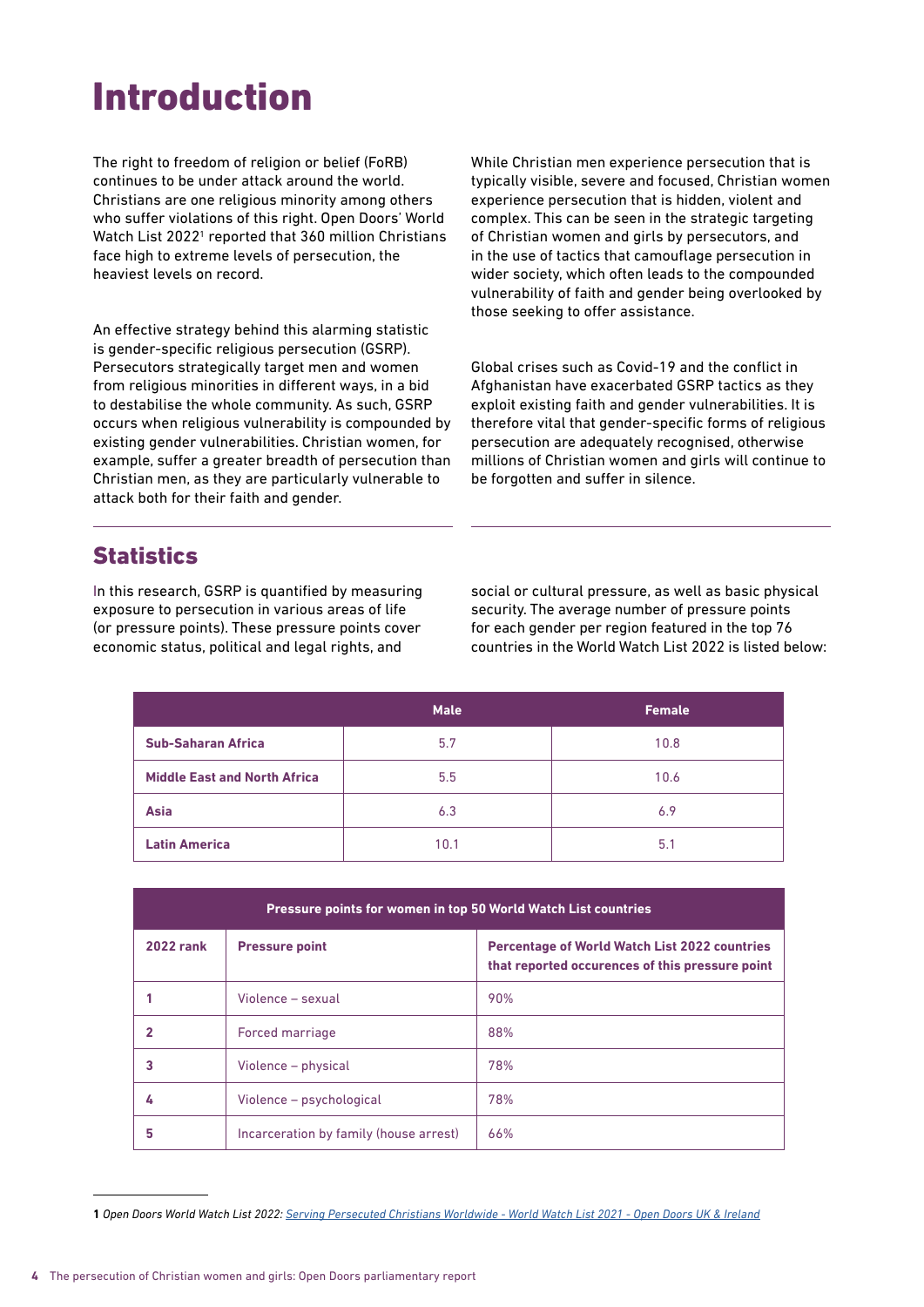### Targeted: A strategic means of destabilising the whole community

The first aspect that must be understood about GSRP is that it is not accidental. Instead, persecutors strategically target Christian women and girls to strike at the roots of an entire religious community. Persecutors see Christian women and girls as sexual objects and vehicles of shame.

In many societies, Christian women are widely viewed to be of lesser value, both as members of a Christian minority and as women. Persecution against women can be used as an attack on their religious community. As they are more vulnerable, they can be targeted specifically, as well as with more general forms of persecution.

Specific attacks on Christian women can directly jeopardise the future of the community itself, because women are often targeted as those who bring up the next generation, with the explicit purpose of stemming the growth of the Christian population while increasing the growth of others. For example, in countries affected by conflict in Central and West Africa (e.g., Nigeria, the Central African Republic and the Democratic Republic of the Congo), Christian women and girls are at high risk of abduction. Once taken, they are then forced to marry militants and bear children, who are used to boost the ranks of militant groups. Such forced marriage – and forced conversion – prevents the formation of Christian families, and children being raised as Christians.

Tragically, rape is used as a weapon of war, with women's bodies becoming almost a second battlefield in conflict zones. In addition, the capture of women is often used to demonstrate the dominance of persecuting groups because it suggests that men are unable to 'protect' them. However, in wider contexts of persecution, women's bodies are also used as vehicles for imparting shame on the Christian community – particularly where the sexual purity of women is bound up with ideas of family honour and of holiness. For example, in some areas, pastors' daughters are especially targeted to intimidate the wider Christian community.

In such situations where honour and shame are part of the culture, survivors' families and communities may struggle to overcome the stigma attached to the abuse of women and girls. Women and girls who have endured sexual abuse may return traumatised, but also be stigmatised, seen as a symbolic reminder of the power of perpetrators – especially if they return home pregnant or with young children.

This targeting of Christian women may also be concealed and exacerbated by wider socio-cultural beliefs about the status of women. Persecutors may use commonly held beliefs about men and women as opportunities to fracture communities through strategic attacks. For example, as noted above, women can be specifically targeted for sexual assault and abuse because of beliefs about purity and shame. Likewise, where men are seen as economic providers, men from religious minorities can face attacks on their businesses or ability to work (see section on men and boys: page 14).

Such strategic targeting of men and women has longterm traumatic effects, on the individuals persecuted as well as on their families and communities. Social and psychological fragmentation may in turn be made worse by the community's response.



Agnes was kidnapped and held captive by Boko Haram for two years. After her escape she thought she'd be welcomed home by her family, but instead faced rejection and shame because she was regarded as a 'Boko Haram wife'.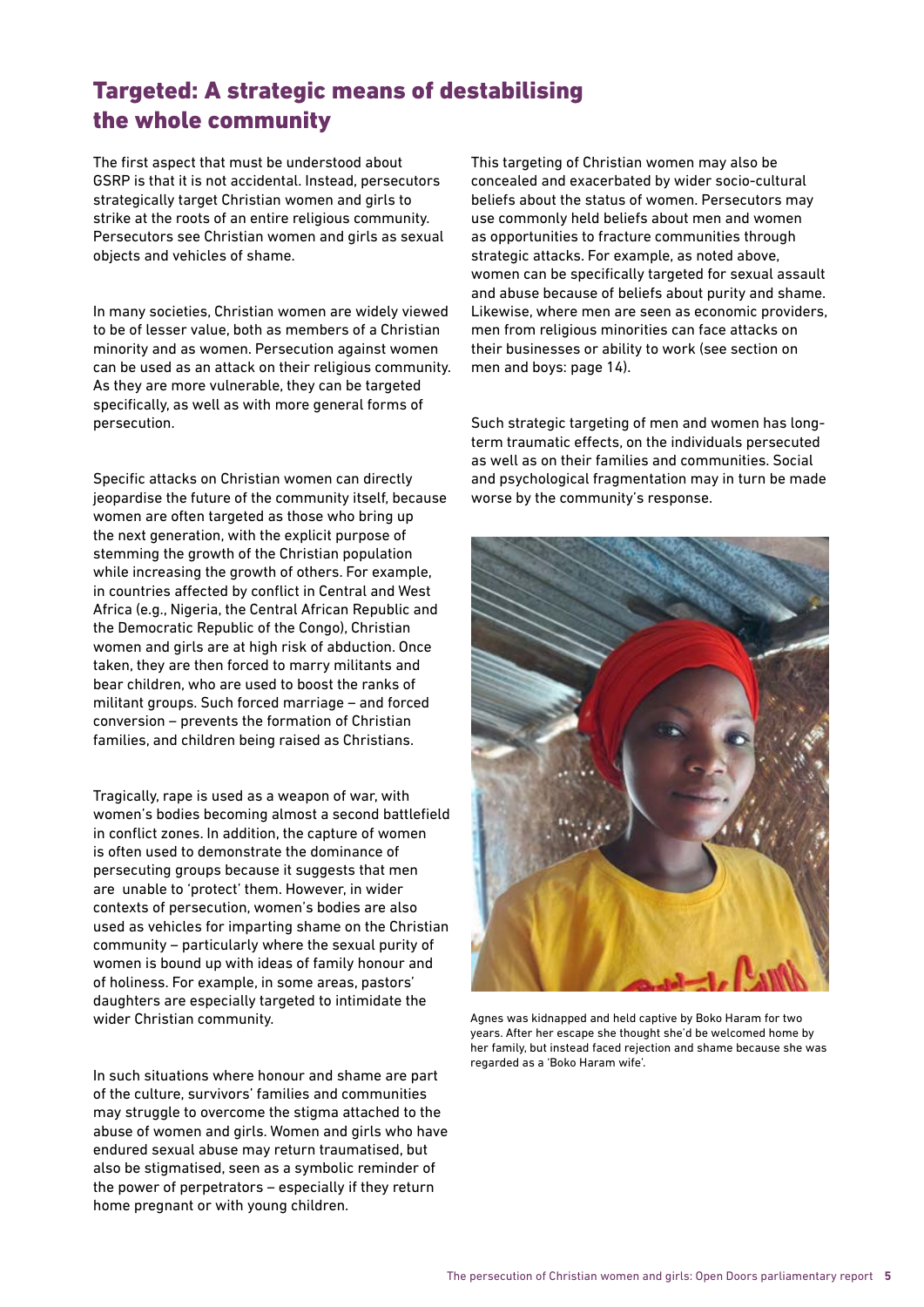## Hidden

The persecution Christian women and girls face is often hidden and camouflaged by societal norms. This contrasts with the persecution Christian men often face, which is visible, such as imprisonment and murder. Persecutors exploit vulnerabilities that women already face by using opportunities to persecute them in hidden and often domestic spaces, and against a cultural backdrop where the tactics used to persecute blend into a culture in which women are not valued and persecution is left unreported and unchallenged.

Often honour-shame cultures perpetuate hidden methods of persecution. Persecutors exploit preexisting cultural inequalities to take opportunities to attack Christian women and girls, exploiting the prevailing stigma that keeps such acts concealed. Conflicts such as that in Afghanistan, as well as the pandemic, have been key factors in worsening hidden persecution against women. Against these backdrops, both Covid-19 and conflict further create opportunities to persecute Christian women and girls in hidden ways.

### Forced marriage

Open Doors research shows that one of the most regularly reported means of putting pressure on Christian women is one which remains largely invisible: forced marriage.<sup>2</sup> Of the top 50 countries featured in the World Watch List 2022 that provided reports on gender-specific persecution of women, 88% cited this form of persecution. None reported its use against men.

The sexual exploitation of women and girls serves to stem the growth of Christian populations, while increasing that of other populations. In 2020, during the peak of Covid-19 around the world, the number one pressure point for women was forced marriage. The effects of forced marriage are devastating – especially in cultures where sexual purity is tied to family honour. Sexual violence, trafficking and forced marriage are regularly weaponised against Christian women and girls to inflict the wider Christian community. It is therefore important to highlight how in certain societies this form of persecution is a common phenomenon, yet completely unseen and invisible.

Forced marriage often occurs without any opportunity for legal redress. As with other forms of persecution perpetrated against women, the practice is often hidden within wider inequalities. Christian women may, for example, live within a different value system (e.g., under some forms of religious law). In such a system, customs and traditions which are far from gender-neutral can be used against women for persecution and remain invisible.

Research from this year found that forced marriage is often used as a threat, but in the rural areas of some countries it is a stark reality for some. In Central Asia, where 'bride-knapping' still receives general societal acceptance, converts can be forced into marriage with a Muslim man. The abduction and sexual violence of religious minorities is also endemic within local communities, such as in Pakistan where men seek out underage Christian girls for marriage and forced conversion. Consequently, it is common that victims of abduction are trapped with their abductor who, by producing a certificate of conversion, can easily win the favour of the local court.

#### House arrest

The house arrests reported in Open Doors research are largely family enforced and, as such, are another mainly invisible constraint on Christian women and girls. House arrest can take place under the cover of respectability and socially normalised behaviours. It is therefore an effective tool for persecutors as it blends into societal practice yet remains a low-risk method.

In the Middle East and North Africa, family members exert control over Christian women and girls through the widespread use of house arrest; it was reported as an issue for Christian women from Muslim backgrounds in all MENA countries. Other means of isolation, such as denying female converts access to churches or even their mobile phones, are also frequently carried out by male family members.

Samida\*, from Central Asia, was thrown out of her family home and instead told to live in the family's shed with the animals because of her Christian faith.

**<sup>2</sup>** *Although widely used in policy discourse, the term 'forced marriage' remains problematic because marriage is a consensual union and the relational model is delegitimised by coercion.*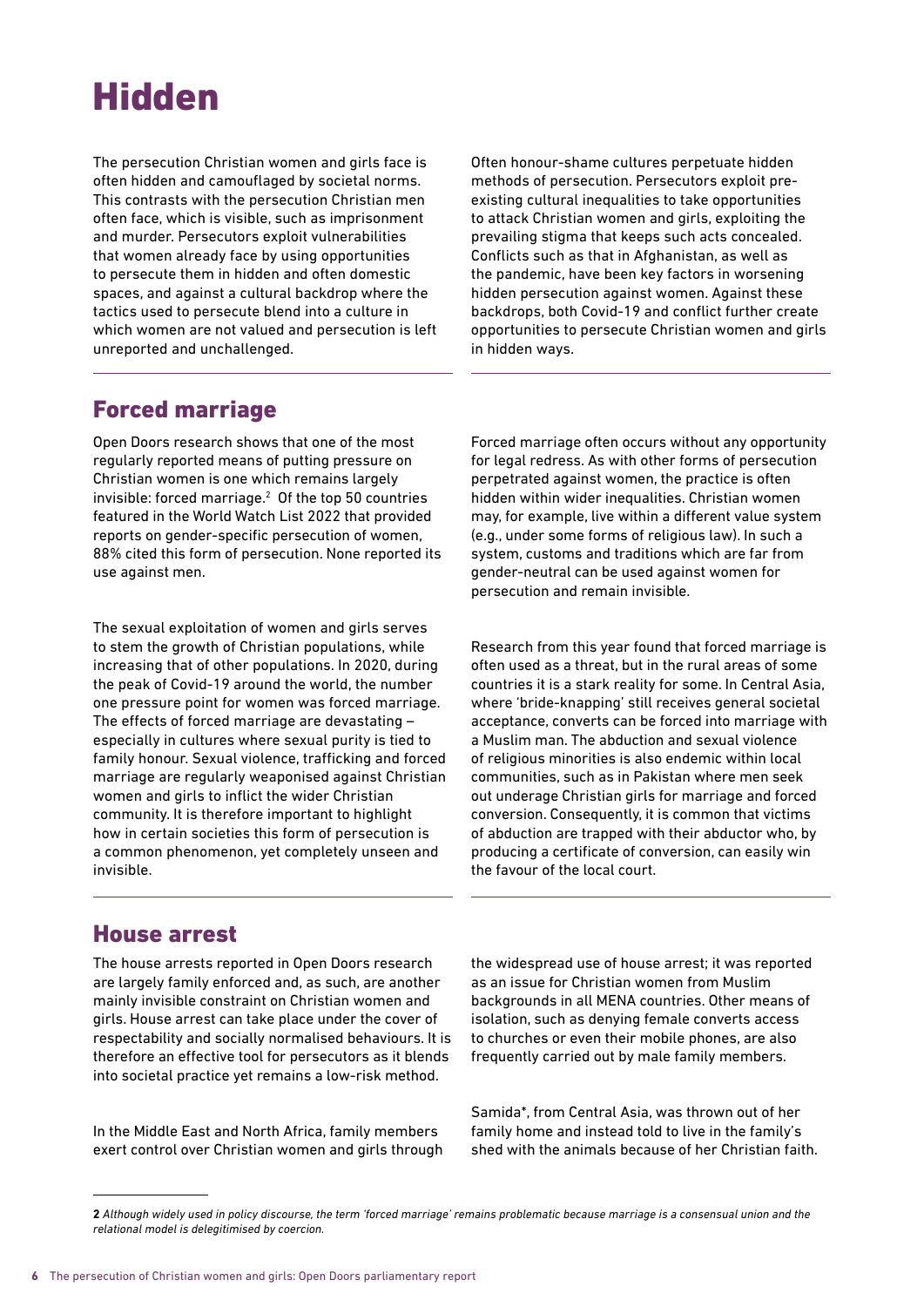At the age of 26, her family perceived her to bring shame and embarrassment on them for not being married or having children. She was physically abused in her home and even dragged into the central market by her mother to be beaten as a public sign of

their disapproval. Her family said there was no more room in the house, and it was better for her to live in the shed with the goats and cows, being treated like a slave. As a woman, Samida had no means and no freedom to go anywhere else.

### CASE STUDY: Lucina\*



Lucina\* is a 19-year-old woman from South Asia who dreamed of becoming a doctor one day. But that all changed in 2020, when extremists threatened Lucina's father, Boutros\*, because of his Christian faith. At first, the extremists threatened Boutros directly. When direct attacks on him didn't stop Boutros, the extremists targeted his daughter.

At 9 o'clock one morning, Lucina was walking home after a tutoring session. A girl named Ghadaara\* pulled up in a taxi beside Lucina. Ghadaara started a conversation about their studies and offered Lucina a ride home. When Lucina got into the taxi, she saw a few unknown men. But Ghadaara quickly offered Lucina some tea and cakes – a sign that she was an honoured guest. Unfortunately, after Lucina ate the tea and cakes, she fell into a deep sleep. When Lucina woke up, hours later, she was locked in a bedroom. Lucina cried out for help. But Ghadaara shouted back: "You're never going home! You're married to my brother now."

While the rest of us around the world were in Covid-19 lockdowns, Lucina was also locked down, but as a prisoner in someone else's home, repeatedly raped in a false marriage. Months went by. Lucina's pleas for freedom were ignored. Then, lockdown was lifted in the region and Ghadaara and her brother finally went out for a short while. This gave Lucina the opportunity she had been waiting for. She carefully snuck out of her room and found a phone. Lucina called her sister for help and gave her the address. Her father Boutros rushed to the police station and the police were able to find Lucina. She was in a terrible condition – malnourished, mistreated, abused. She later discovered that she was pregnant – and was devastated. Lucina still dreams of being a doctor, but her future is uncertain.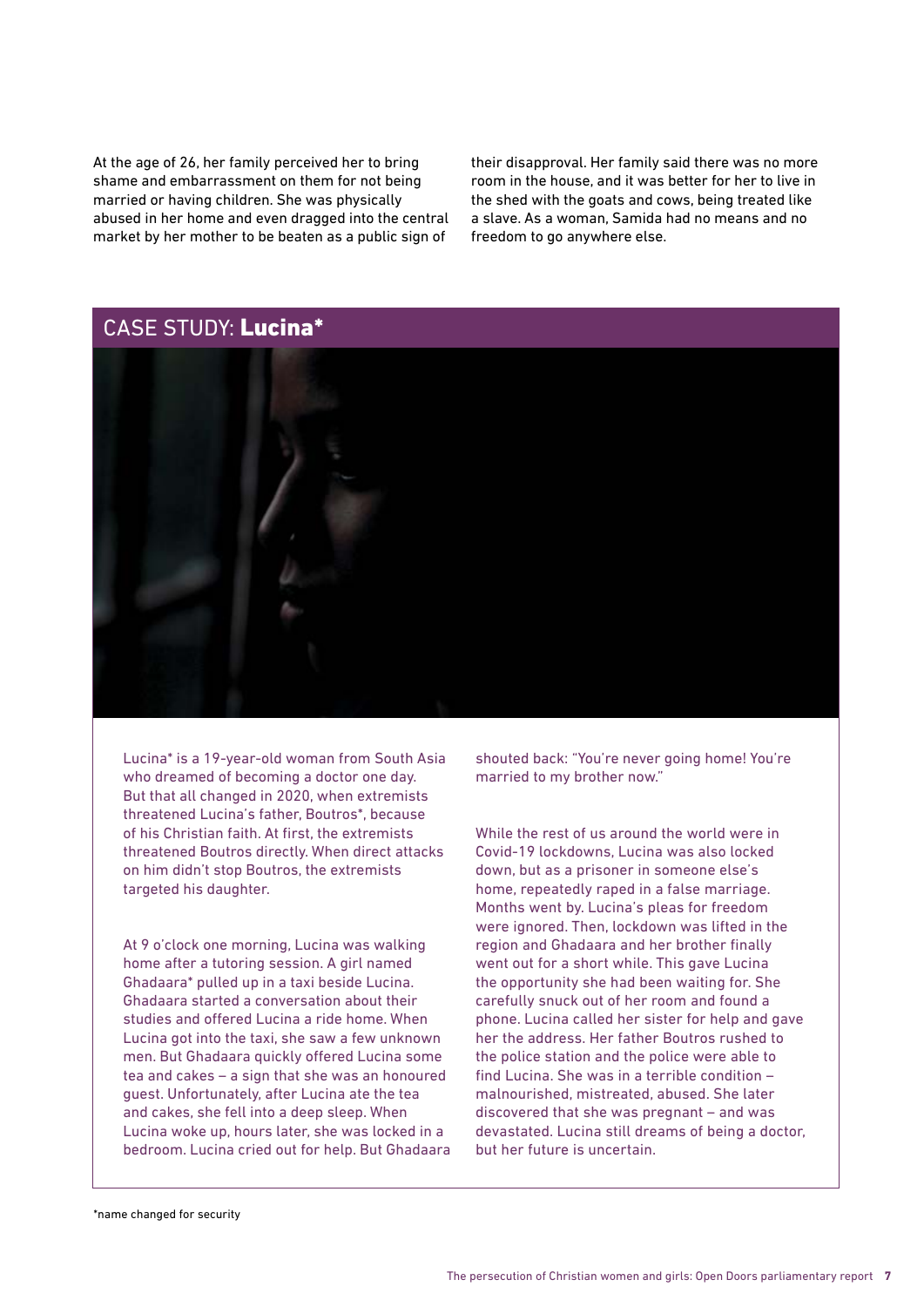# Violent

One of the most common ways Christian women and girls are vulnerable to persecution on account of their faith and gender is through violence. Violence can be physical: a force intended to hurt, damage, or kill someone or something. Alternatively, it can be psychological: a strength of emotion or of a destructive natural force.<sup>3</sup> Open Doors 2022 GSRP research highlights how the mechanism used to target and persecute Christian women is through using them as sexual objects and vehicles of shame. Violence is used to not only harm marginalised women but also as a means of punishing, destabilising and shaming Christian families and communities.

Although Christian men typically face more severe and even lethal violence, the insidious violence faced by women tends to be invisible and long-lasting. It is deliberately carried out where it will not be seen, and the stigma and psychological impact that follow only worsen the persecution. Sexual violence and forced marriage have consistently ranked as the top two vulnerabilities for Christian women and girls in the last five years of Open Doors research.<sup>4</sup>

#### Women and girls as sexual objects

Christian women continue to face sexual violence on a large scale. Women are targeted as a sexual 'prize' and as an instrument used to punish or harm the wider Christian community. Incidents of sexual violence against Christian women and girls were reported in 90% of countries that sit in the top 50 of Open Doors' World Watch List 2022. Meanwhile, 62% reported abductions and 24% reported 'targeted seduction' or grooming.

Sexual violence can be overt, such as Christian women being attacked and/or abducted to become sex slaves or be trafficked, or it can be covert, under the guise of forced marriage where Christian women are forced to convert. In sub-Saharan Africa, being kidnapped, raped and forcibly married by jihadist groups is a well-founded fear shadowing Christian women and girls.

Christian women and girls are vulnerable to being trafficked as brides particularly within Asian countries, or sexually enslaved by extremist groups in sub-Saharan Africa who view them as trophies of war and providers of future fighters.

### Women and girls as vehicles of shame

Sexual violence is also linked to a society's concept of honour and therefore used intentionally to undermine and dishonour a Christian woman, her family and her community. In some cases, because women and girls are viewed to be of less value in society, both as Christians and as women, they become easier targets for sexual crimes, such as in Afghanistan.

Conversely, in Latin America, Christian girls are targeted for sexual violence due to their perceived sexual purity. Whether women and girls are viewed as pure or worthless, their bodies become a vehicle for imparting shame on the Christian community, and the social stigma serves to prolong the effect of persecution.

Christian women and girls also experience psychological violence. Psychological violence includes the pressure to renounce one's faith or the trauma that Christians experience after an assault. Women who have experienced these forms of violence do not have easy access to appropriate support for recovery and reintegration into society, especially where this stigma and shame lead to alienation from their communities. An atmosphere of impunity enables persecutors to target women with both physical violence, and the immediate and ongoing psychological violence, which not only affects her but the wider Christian community.

**<sup>3</sup>** *Definitions from [Oxford Languages and Google - English | Oxford Languages \(oup.com\)](https://languages.oup.com/google-dictionary-en/)*

**<sup>4</sup>** *[Invisible: The Gender Report 2022, Open Doors International](https://www.opendoors.org/thegenderreport)*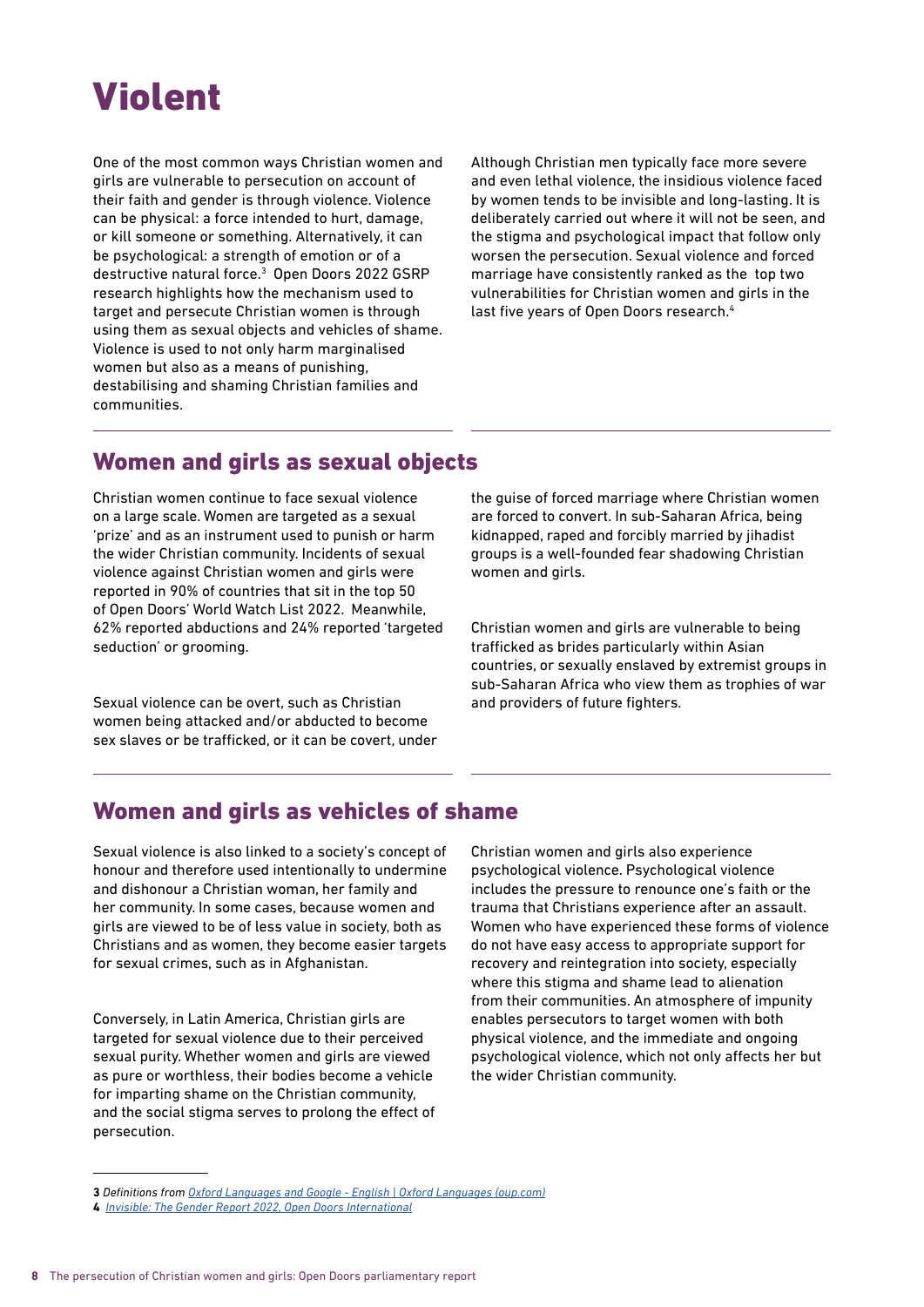#### CASE STUDY: Ruth\*



Ruth\*, now 22, is not one of the Chibok girls, but she too was kidnapped in 2014 aged just 14 when Boko Haram attacked her village in Adamawa State, north-eastern Nigeria.

During her time in the camp, she was severely abused in an attempt to convert her to Islam. It became unbearable for Ruth, and she decided to accept Islam in the hope that things would get better. She was married off and fell pregnant with her first child a year later. Days turned into weeks, weeks into months and months into years, but no one came to rescue Ruth. That does not mean she stopped looking for a way out.

"Every time I washed my clothes at the stream, I tried to figure out a way to escape," she shares.

Her chance came one sunny Wednesday afternoon when the men had left the camp, possibly to carry out attacks, and left the women and children unguarded.

"That day in 2017, God showed me a way and He gave me the courage to run. I placed Samaila on my back and fled. I didn't look back."

Ruth was reunited with her family and began the long road of healing and processing her trauma with assistance from Open Doors.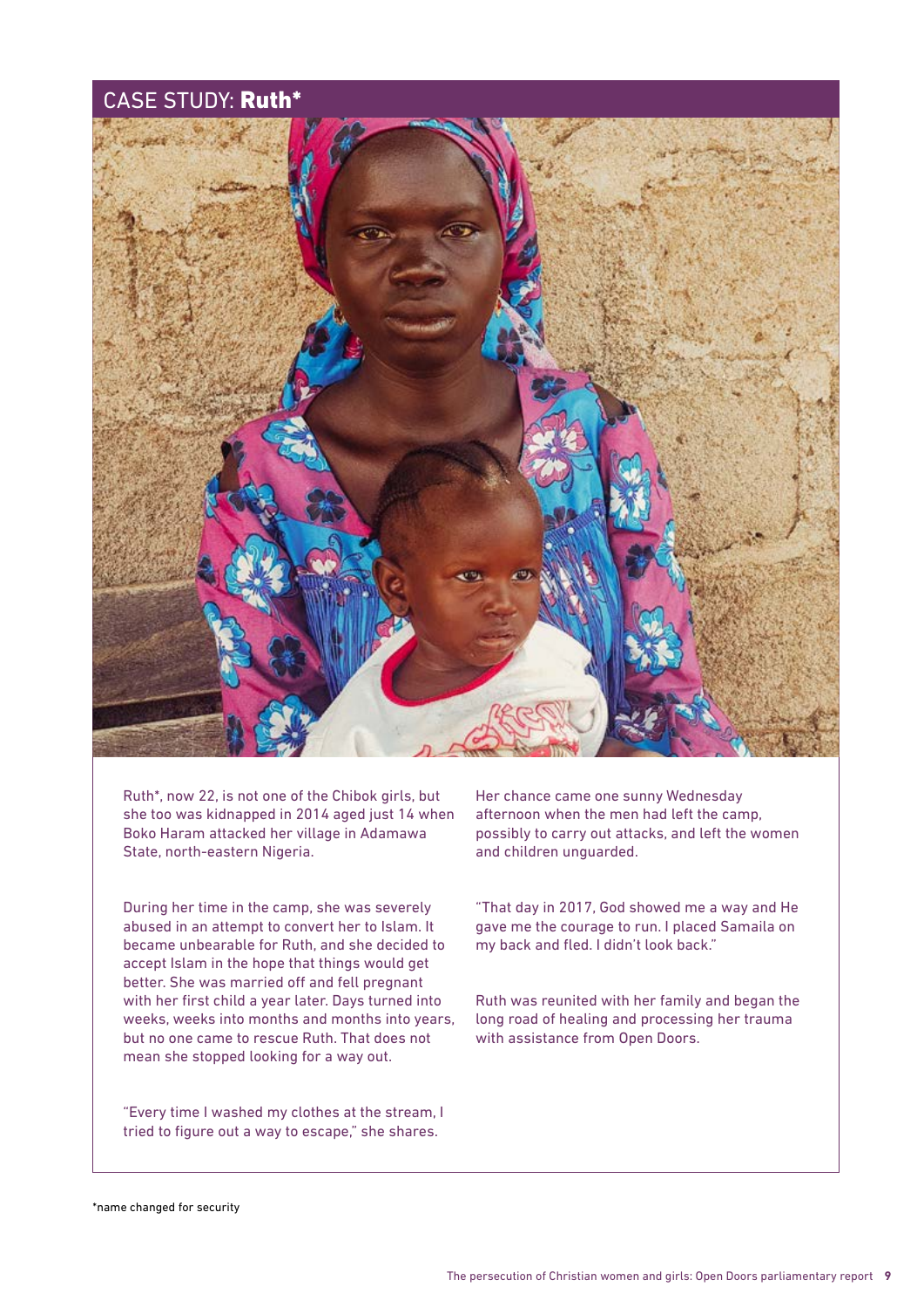#### Shalom Trauma Centre, Nigeria



The Shalom Trauma Centre is an example of a local faith-based programme that directly responds to the compounding and violent persecution faced by women for both their faith and gender.<sup>5</sup> Founded as a project in 2014, and officially opened in 2019, Shalom Trauma Centre operates as a hub for a variety of psychosocial services for Christians affected by violence in northern and central Nigeria.

The centre hosts residential retreats for Christian women and girls who have experienced severe trauma after being targeted with violence because of their faith and gender. The women, who are known to staff as 'survivors', have all suffered attacks, rape or kidnapping by Boko Haram fighters or Fulani militants.

The trauma centre is open to about 15 quests every week. The guests receive in-depth care through a programme specifically designed to respond to their experiences. The trauma programme offers guests a variety of psychosocial services such as counselling and sessions that teach about grief and how to understand their trauma as minority Christian women. It also offers participation in group activities, as well as a safe haven where the women can simply rest, heal and recover. At the centre, women are relieved from the pressures of daily life in their homes.

The trauma centre is led by female counsellors who are themselves survivors of violence and have since been trained in how to combat trauma as religious minority women. Not only do they have their own first-hand experience of trauma from these vulnerabilities, they also understand the cultural, religious and communal nuances of the situation in Nigeria, and are aware of why such suffering exists and how to deal with it in an appropriate manner.

As Christian women living in Nigeria, the religious element of the violence and extremist attacks are central to their experience. Christian women and girls are also often targeted in Nigeria to impact the wider community and reach local pastors who are seen as central to the spread of Christianity. Tailoring the programme to address these vulnerabilities is vital to seeing transformation in the lives of these women personally and for their neighbourhoods as they go home.

 "Most of the women were very sober when they first came," explains Tirham\*, a trauma counsellor at the centre. "They couldn't relate very well; they were so quiet. But after the trauma programme and healing period, we could see how they were dancing and singing very happily. In the night you could hear them singing. This place is like a refuge. A refuge place where people come with their hurts, and you walk with them for a while. After working with them for five days or one week, you see their faces change – there's a glow on their face."

Other services organised by Shalom Trauma Centre are offered through an extensive and growing network of churches and trained church members, referred to as 'caregivers', throughout the country. Dozens of pastors and 150 church members offer psychosocial support to people in their communities, identify severe cases for referral, and raise awareness about trauma and mental health needs resulting from violence, and about the subsequent impact on community resilience and economic development. They lead sessions at theological institutions and with healthcare providers, and engage with NGOs and local government to build a dialogue around restoring community resilience in violence-affected communities. Shalom Trauma Centre has national leadership and a strong network of staff, volunteers and promoters.

**<sup>5</sup>** *As is also recently highlighted in [The Faith Actor, Open Doors International.](http://The Faith Actor, Open Doors International.)*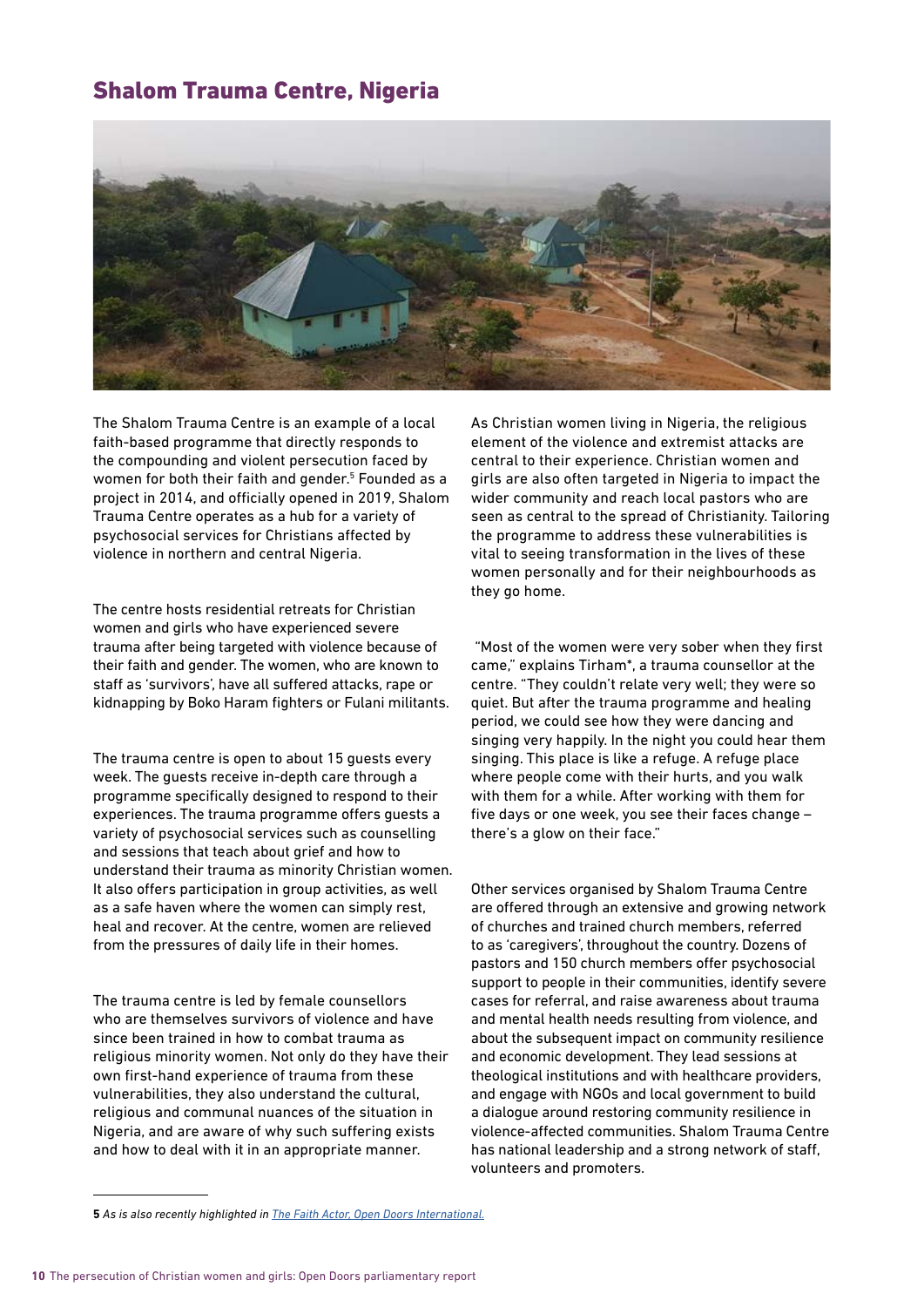

Survivors receive care at the Shalom Trauma Centre in Nigeria

\*name changed for security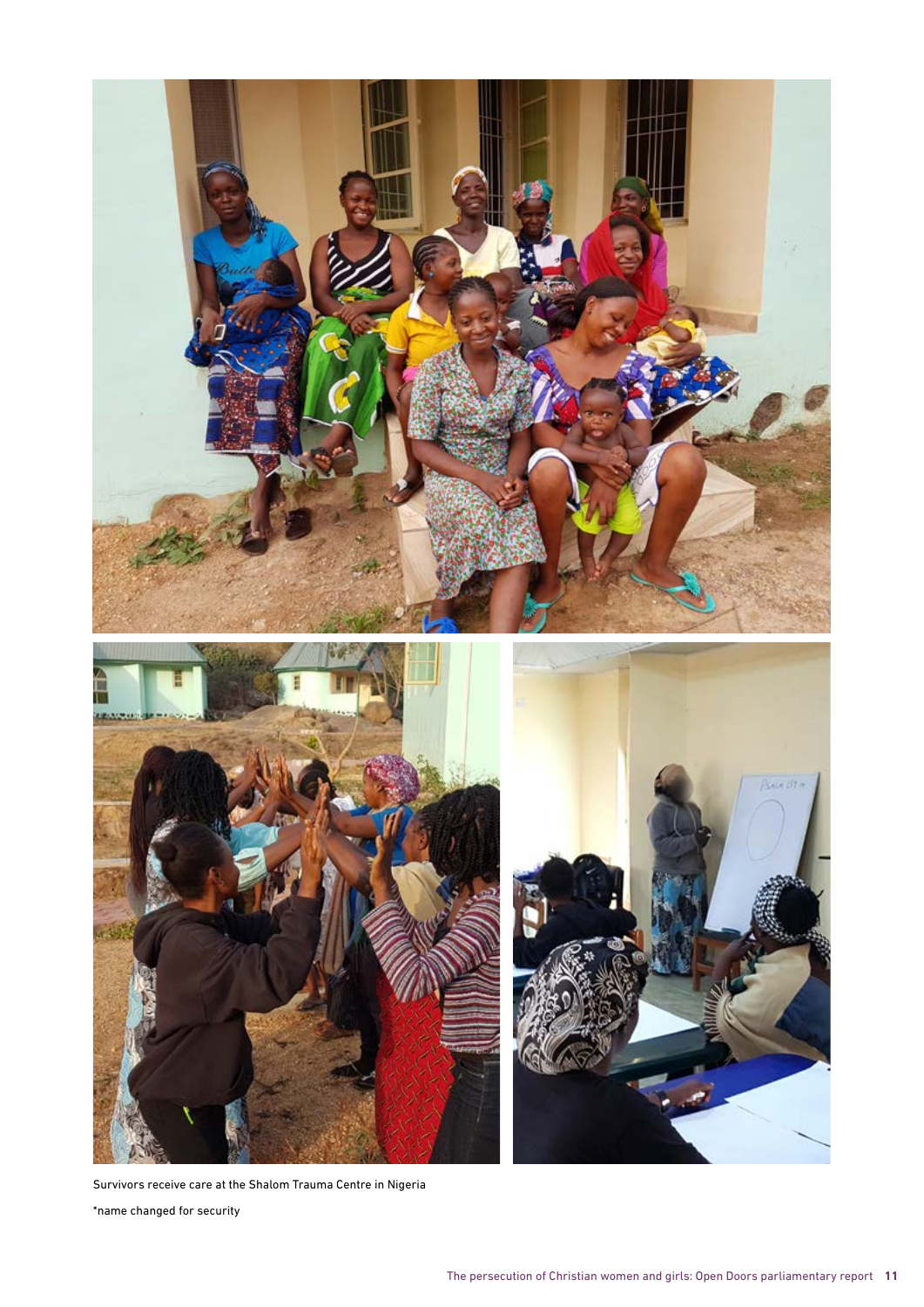# **Complex**

The tactics employed against persecuted Christian women and girls often exploit their complex and multifaceted vulnerabilities, as many are victims of long-standing discrimination and denial of rights. This lower status of women in many countries covered by our research means that they may be

dependent on male family members, and especially vulnerable if separated from them. It also means that women will be affected even more significantly by crises facing the whole community, such as the Covid-19 pandemic.

#### Denial of rights

Women and girls are often more vulnerable to persecution because of long-standing discrimination or inequality. Patterns of discrimination, harassment and violence are built into the structures that shape daily life across the world. For example, persecution in the Middle East and North Africa occurs against a backdrop of legal and social discrimination, which in turn enable heightened levels of maltreatment.<sup>6</sup> In many other countries of concern, women and girls have reduced legal rights to begin with and perpetrators of violence may act with impunity.

Meanwhile, in Afghanistan, systemic gender inequalities and a culture of honour and shame have been a persistent threat to minorities. Forced marriage, house arrest and rape are all used as tools for forced (re-)conversion, particularly against women and girls from a Muslim background. Such entrenched inequalities mean that escape is not straightforward.

In other parts of the world, acts of violence then compound existing inequalities. For example, in nations within and neighbouring the Sahel belt, girls' access to education is restricted due to an inability to provide security. This reduced access to education for girls in turn makes Christian women in the region more vulnerable.

#### Deprivation of support

Against this background of inequality, women are often more reliant on male family members for support. The persecution and killing of these family members worsen the situation for women. For example, by targeting men who are church leaders, fathers and financial providers, persecutors inflict pain on the whole Christian community. By recruiting men into militias and criminal groups, families and communities are left traumatised and defenceless (see section on men and boys, page 14).

In some regions, such as Latin America, the power of drug cartels and criminal gangs creates opportunities for the persecution of women and girls, sometimes to

intimidate their male relatives. For example, in Mexico, there are reports that female family members of Christian leaders are targeted by criminal gangs.

In addition, women and girls are affected as men flee situations of persecution. While many women and girls flee Latin American countries, it is primarily young men that depart to seek economic opportunities, including men from Christian families and communities. Left alone in countries such as Venezuela, women and girls are at increased risk of prostitution. State support is not a viable option, given that most government services are only offered to those who belong to the ruling party. $7$ 

#### Disproportionate impact of crises

Existing discrimination and deprivation of support from male relatives both mean that women are disproportionately vulnerable to crises. Sadly, these crises have not been hard to find over the last year. This can be seen, for example, in the ongoing impact of Covid-19 and measures to counter it, or in the Taliban takeover of Afghanistan. In such crises, women and girls from religious minorities are especially vulnerable.

**<sup>6</sup>** *[Women, Peace, and Security Index 2021/2022: Tracking sustainable peace through inclusion, justice, and security for women.](http://Women, Peace, and Security Index 2021/2022: Tracking sustainable peace through inclusion, justice, and security for women.) Georgetown Institute for Women, Peace and Security, 2021.*

**<sup>7</sup>** *[El Sistema Patria, una nueva estructura de control social en Venezuela.](http://El Sistema Patria, una nueva estructura de control social en Venezuela.) El Pais, April 20, 2021.*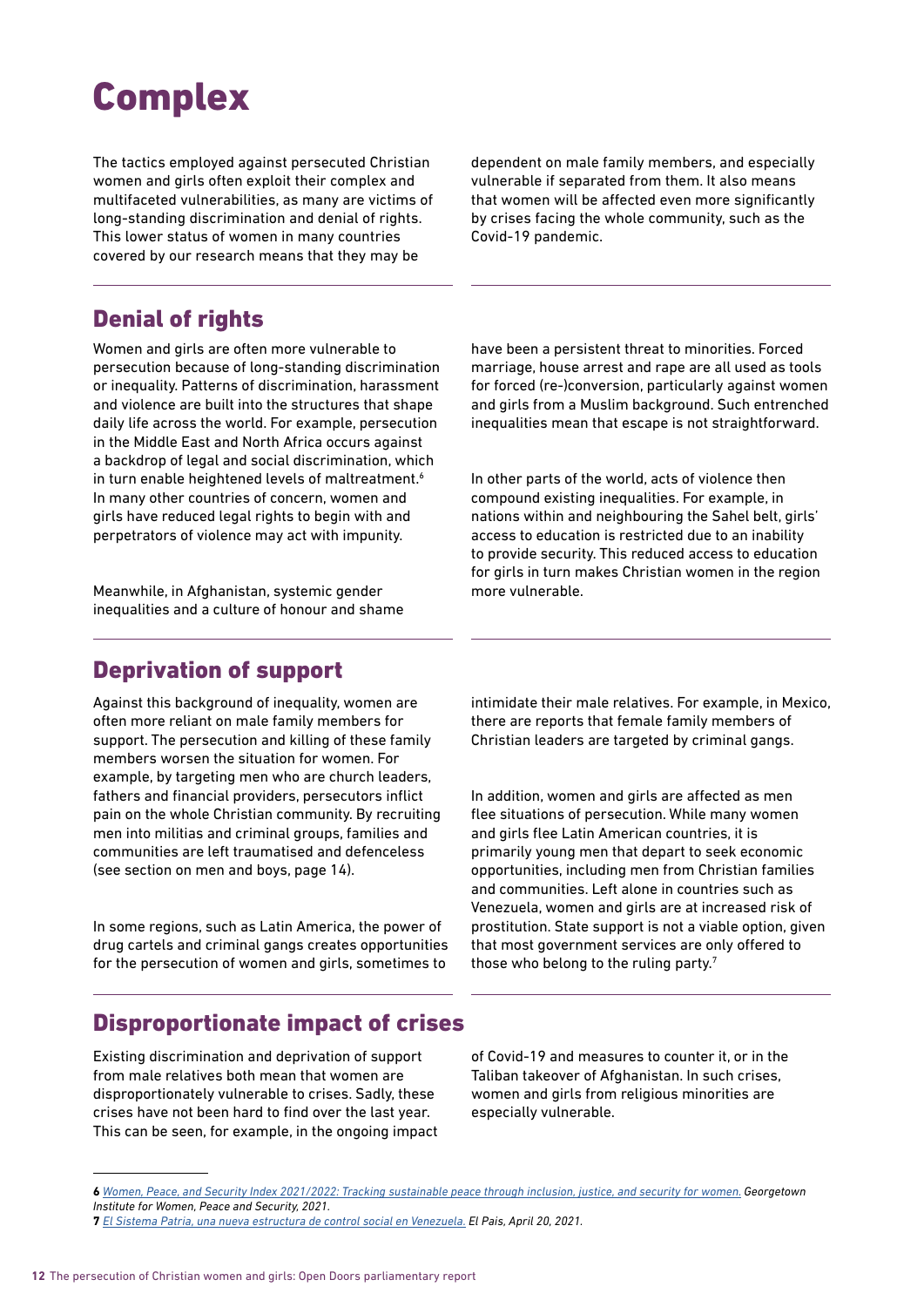Since the Covid-19 pandemic began, opportunities to harm members of Christian minorities (both men and women) have grown. Jobs have been lost, violence has increased and Christians have been used as scapegoats, even being blamed for the virus in some countries. While pandemic restrictions were introduced around the world as protective measures, millions of people became more vulnerable overnight. According to a UN report, women have experienced consistently higher rates of physical, sexual and emotional abuse since the pandemic began.<sup>8</sup> Meanwhile, Christian converts are often punished

harshly by their families if their newfound faith is discovered – and have been particularly vulnerable in lockdown.

Likewise, the Taliban takeover of Afghanistan has been catastrophic for women from religious minorities. Under the Taliban's all-male, highly conservative Islamic government, women from religious minorities, such as Christianity, are especially vulnerable.<sup>9</sup> Christians now fear for what lies ahead.



"I grew up in Afghanistan, my family are secret believers. A few years ago, the Taliban came, and they took my father away because he was a Christian. They tortured and killed him. A few months later my brother also disappeared. We never heard of him ever again.

When the Taliban took over Afghanistan in August 2021, my mother and I managed to escape to another country. Our situation is desperate. We

don't have food or extra clothes. I have money in my bank account, but I can't access it from here. My visa will expire soon. What will happen to me?

I am praying I can leave this country and go somewhere safe. I may have to go into hiding or I will be deported back to Afghanistan where I may be killed. I feel alone and hopeless. I feel depressed. If I'm honest, how are my mother and I going to live?"

\*name changed for security and illustrative image used

**<sup>8</sup>** *<COVID-19 and violence against women: What the data tells us.>UN Women, November 24, 2021.*

**<sup>9</sup>** *[Transcript of Taliban's first news conference in Kabul.](http://Transcript of Taliban’s first news conference in Kabul.) Al-Jazeera, August 17, 2021.*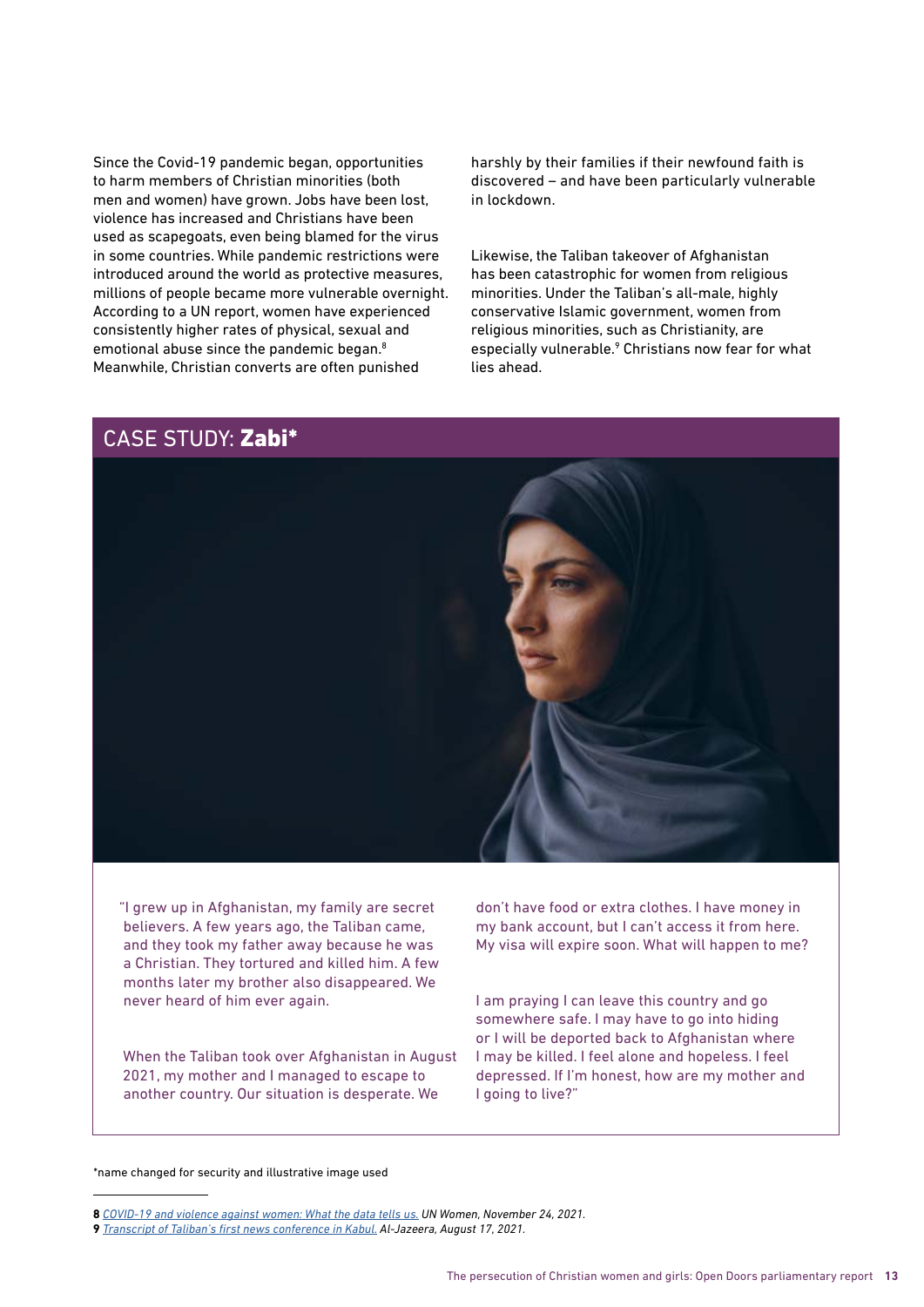# Men and boys

While this report focuses on the persecution of Christian women and girls, gender-specific religious persecution is also highly relevant for men and boys across the world. Our research shows that in all regions, Christian men and boys risk being abducted, imprisoned, beaten, falsely accused, or forced into the ranks of militias or criminal gangs.

Christian men face more severe violence and are also more likely to be killed for their faith, with those involved in church leadership being particularly vulnerable. In Latin America, efforts by church leaders to assist those addicted to drugs and involved in gangs can lead to threats and violence against the leaders. "It's a simple principle," shares an expert in India, "kill the leader and win the battle."

In Latin America especially, Christian men and boys are exposed to persecution in far more areas of life (or pressure points) than average, according to Open Doors World Watch Research.

Persecutors exploit socio-cultural norms on the differing value and purpose attributed to men and women. As financial providers and leaders, men in such contexts are often denied work opportunities. In targeting men, the persecutors inflict pain on the wider Christian community. Meanwhile, a boycott of one man's business or a false accusation can leave a whole family destitute.

Burdened by economic pressures exacerbated by Covid-19, Christian men may struggle to find work, to be recognised for promotions or to set up businesses without facing additional hurdles. Being unable to provide for his family is a source of shame for men, which drives many to migrate away in search of opportunities, further fragmenting Christian communities.

Male converts to Christianity are often despised in the eyes of their community. As men, they are expected to lead their family in all respects – including in religious belief and practice. By converting to Christianity, a man is seen as betraying his family, culture and community. In the best case, his family may tolerate his faith if he keeps it quiet. In the worstcase scenario, he will be ostracised, beaten or even

killed by extremists, community members or even his own family.

Within a context of ongoing political instability, corruption and criminal activity, it is young men who are most at risk.<sup>10</sup> Persecution may also take the form of recruiting men into militias and criminal groups or abducting and killing them. For example, in Afghanistan under the Taliban, Christians fear what lies ahead. Men and boys are being forcibly recruited into its new army.<sup>11</sup>

In the most extreme circumstances, even boys may be swept into the hands of militias or killed at the hands of extremists. According to an Afghan church leader, "It's just an obvious thing that they're [the Taliban] going to take all of your kids… and the boys,; they have to go to be re-educated in madrasas and definitely they will be trained as [Taliban] soldiers forcefully."12 Meanwhile, in Mexico, teenage boys are forcibly recruited into criminal gangs who force them to carry out criminal activities, including killings and drug-running.



In Mexico, Pastor Eduardo Garcia was murdered in broad daylight. His son Abraham was also killed by cartel violence nine years previously and his daughter Griselda had been kidnapped and held to ransom.

**<sup>10</sup>** *For more information, see: [Same Faith, Different Persecution. Open Doors International.](http://Same Faith, Different Persecution. Open Doors International.) March 1, 2021. pp. 10. [password: freedom].*

**<sup>11</sup>** *[Taliban to build new army in Afghanistan. T](http://Taliban to build new army in Afghanistan. )he Portal Centre, October 26, 2021.* 

**<sup>12</sup>** *[ICC interview with Afghan church leader, referenced in Afghan Christians Face Terrifying Future Under Taliban.](http:// ICC interview with Afghan church leader, referenced in Afghan Christians Face Terrifying Future Under Taliban. ) CBN News, August 16, 2021.*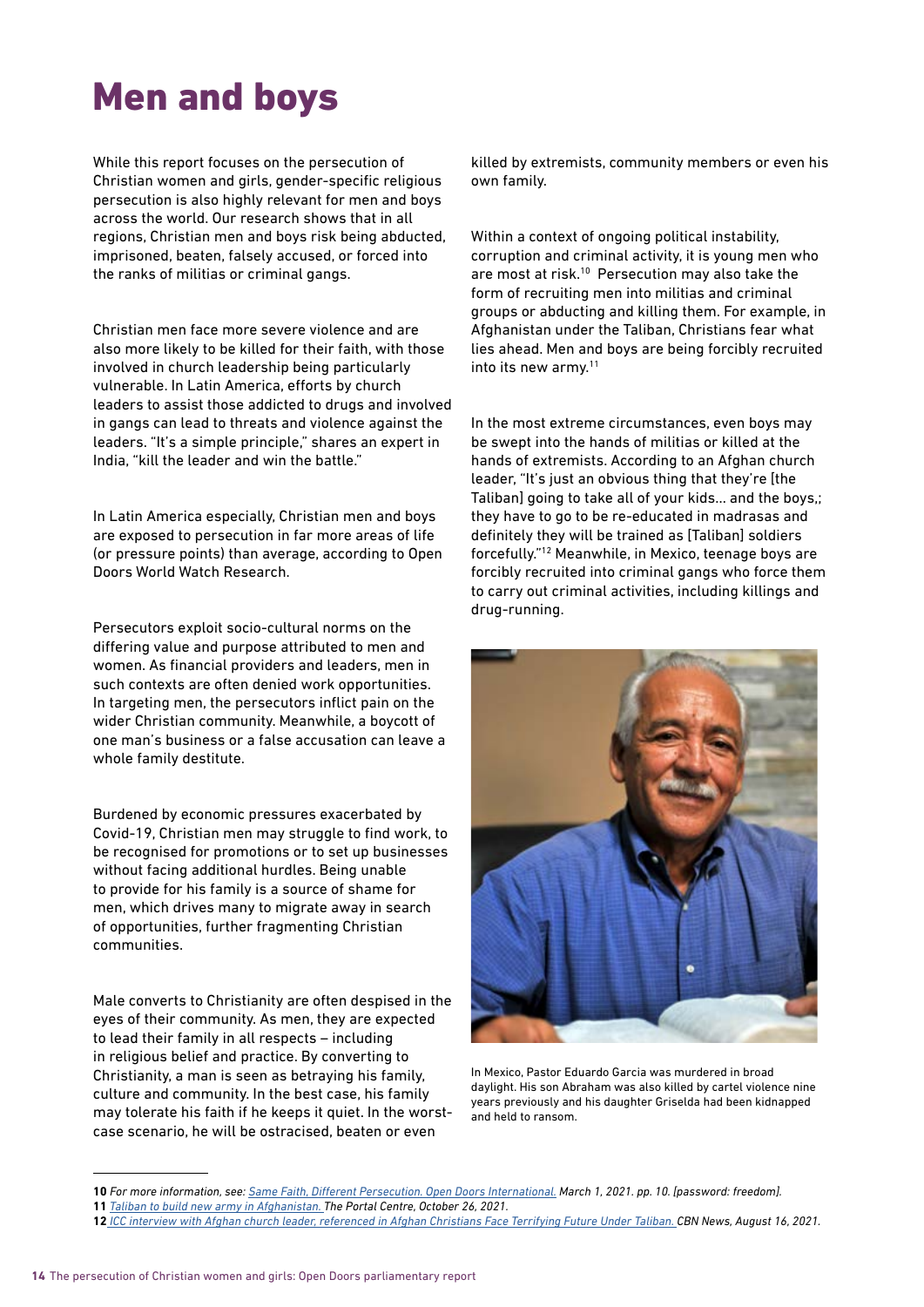## Conclusion

This report shows that persecutors specifically target Christian women, both to strike at the roots of a Christian community and to exploit the vulnerabilities that stem from socio-cultural attitudes towards women, whether that means viewing them as of lesser value or as vehicles of shame around sexual purity. Such targeted attacks have existential implications not only for individuals and families, but for entire Christian communities. These communities may also struggle to respond well to the trauma inflicted on Christian women.

The persecution of Christian women around the world also reveals specific and common tactics used against them, to exploit their vulnerability. The persecution of Christian women is hidden, violent and complex, whereas the persecution of Christian men is often visible, severe and focused. We highlight many hidden forms of persecution that have grown against women from religious minorities – such as forced marriage and trafficking.



Sarah\*, from North Africa, faced persecution in her home being beaten and then thrown out when her father discovered she was a Christian. She was left incredibly vulnerable without the protection of her family. Sarah's persecution was hidden, violent and complex. Her story is one of many religious minority women and girls across the world who face gender-specific religious persecution. \*name changed for security

We set out the different forms of violence to which women from religious minorities are subjected, including physical, sexual and psychological. At the same time, local faith-based programmes such as the Shalom Trauma Centre in Nigeria show examples of good practice in responding to the persecution of Christian women, taking seriously the distinctive threats against them.

It is also clear from our research that the persecution of Christian women is not simply a series of isolated acts of violence, but part of a wider context that renders response more complex. This wider context may also camouflage specific attacks within a broader situation of discrimination. Persecution often compounds a broader denial of rights, or strikes at the precarious situation of women who are dependent on male relatives. The heightened vulnerability of religious minority women also means that they suffer disproportionately from crises, such as the Taliban takeover of Afghanistan or the global Covid-19 pandemic.

The hiddenness and complexity of the persecution of Christian women that we have identified presents a real risk: that the suffering of these women may simply be overlooked or forgotten by the world, even by those trying to provide assistance. In addition to global advocacy on human rights (e.g., FoRB) and support for gender equality around the world, the UK must directly address cases where women from religious minorities face a compounded vulnerability.

It is our hope that the research in this report will contribute to this response, and will provide a resource for all in the UK who are concerned about genderspecific religious persecution around the world.